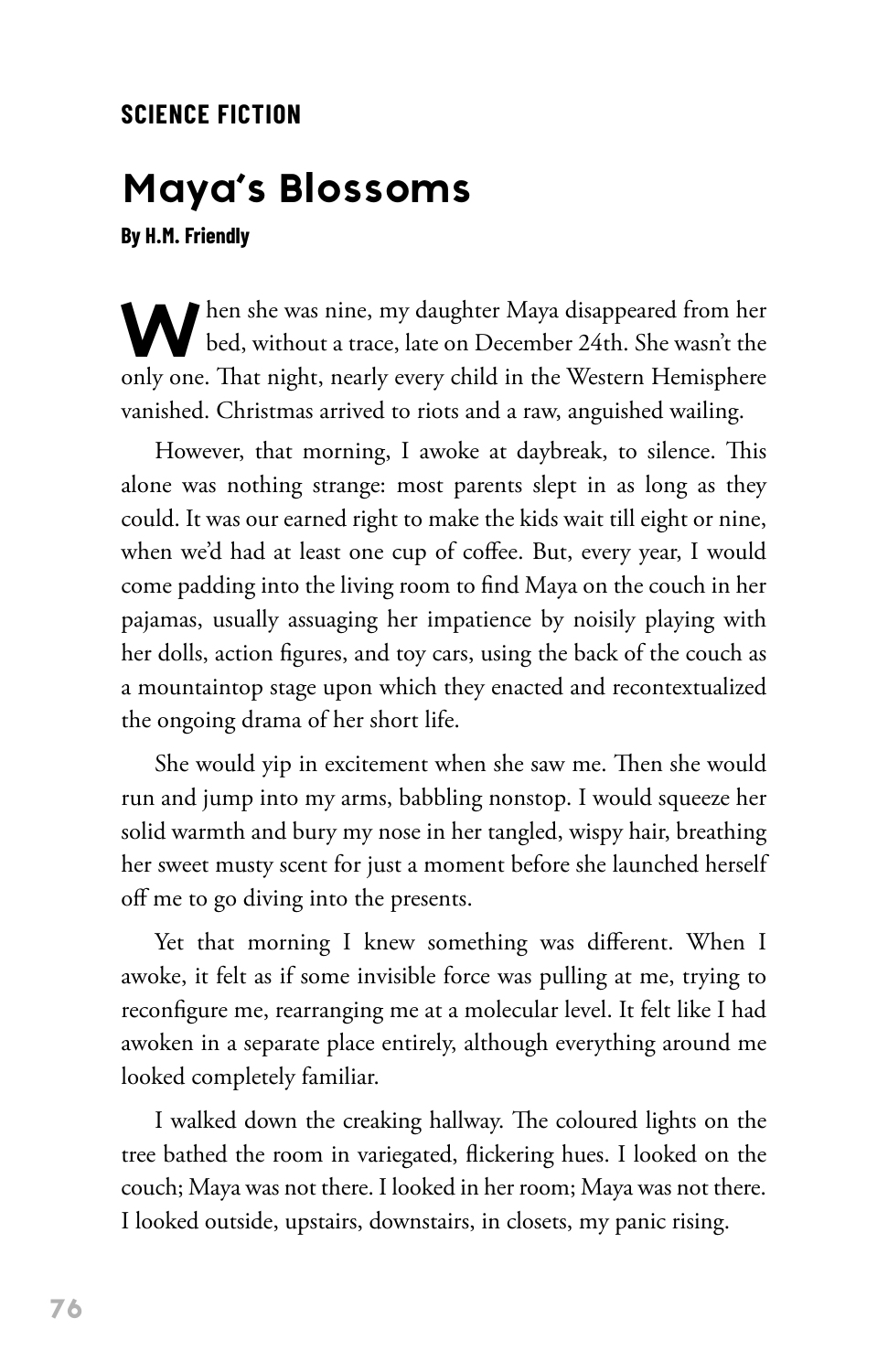Maya was not there.

Soon, the neighborhood echoed with sirens. I was on hold with the police for nearly an hour before being disconnected; I imagine nearly every house in the country was calling. Across the continent, sweet-smelling evergreen trees stood silent and twinkling, their gifts undisturbed.

Hundreds of thousands of children had gone missing, and nobody knew why, or how. There were no signs of break-ins, no struggles, no ransom notes. Nothing but an empty silence, a surreal feeling that we'd all been transported to an alternate dimension within which nothing is right and nothing makes sense. We were a broken people.

That was four years ago. Maya would be thirteen, now. It makes me cry to think about it. But still, life must go on.

I buried myself in my work as a neuropsychologist, studying the strange environment of dreams and dream logic, like how we may say to someone the next morning, "You were there, but you didn't look like you."

Where is the crucial point at which an altered reality is completely accepted without argument?

Somehow, determining this seemed even more relevant after we lost our kids.

I would take to the bar after work, and sit in the murky yellow light, the air thick with cigarette smoke, and watch all the other empty-eyed ex-parents stare through the amber liquid in their glasses, their eyes dark and glassy. Tensions boiled over: people brawled and crawled all over each other, bashing and smashing and yelling their anguish.

They lashed out at the innocent, too. Word quickly got out who *didn't* lose their kids, and those parents were bullied and ostracized.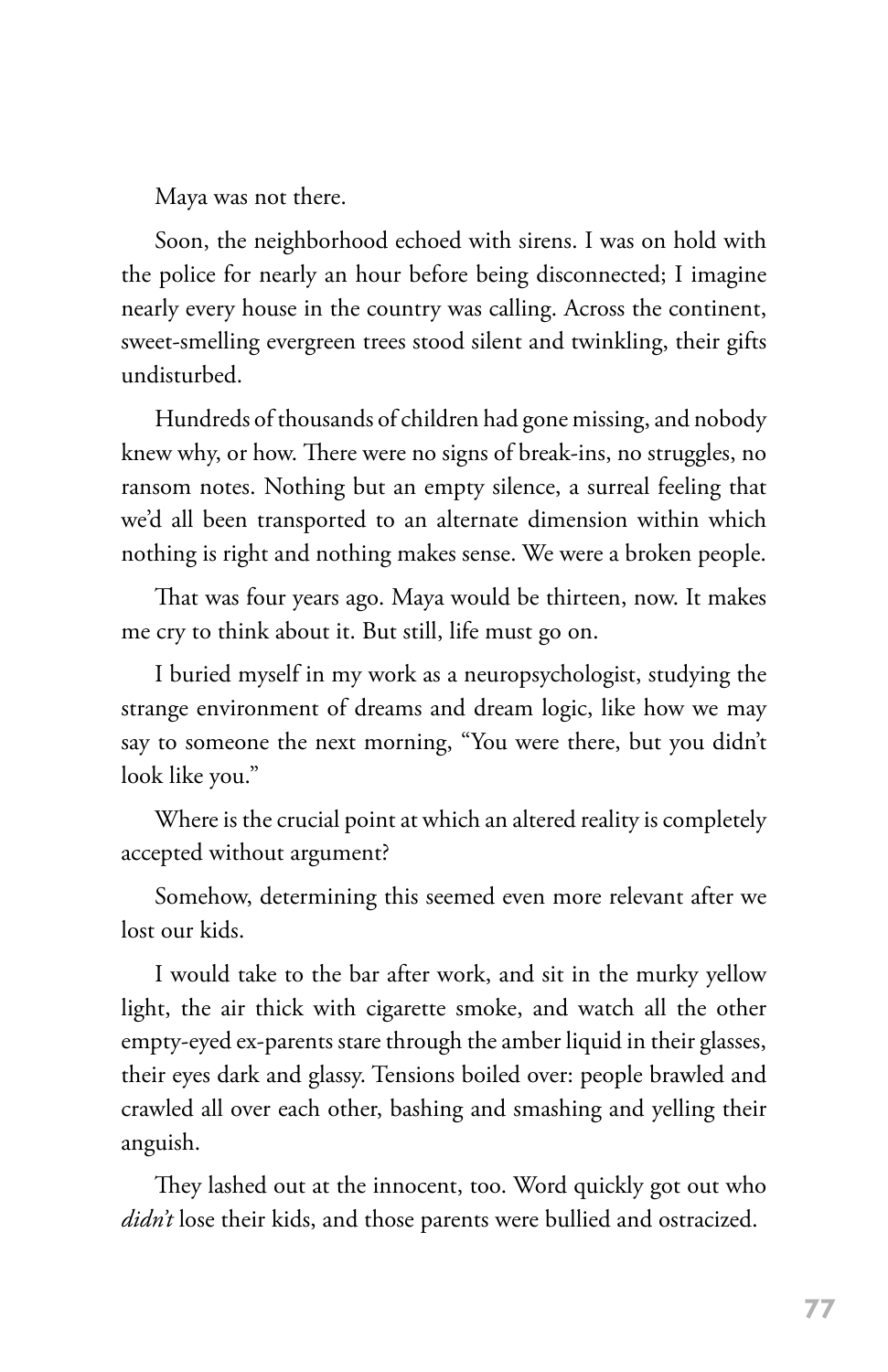I remember stumbling through an icy parking lot late at night. I had somebody's arm around my shoulder; he was staggering, blood streaming from his face. He had been attacked without provocation by two assholes in a bar. They shattered a pint glass with his face, telling him he didn't belong there because he still had his kids. I couldn't hope to fight them off, so instead I shouted that it wasn't his fault and that now, more than ever, his kids needed their father. It was a shot in the dark, but it worked. They stopped and stared and looked ashamed, then tidied his collar and tried to buy him a beer. Of course, he just wanted to go home to his children.

People dealt with the tragedy in all sorts of ways, and this included those lucky parents. There were a few hundred kids left, and most perplexing was that there were households who lost one child, but not another. Some parents became neurotic, keeping wakeful watch over their children every night. Others pointed out that the children who remained said they were too excited to sleep, and suggested keeping them awake indefinitely, lest they also disappear. Of course, this was rejected as an abusive solution, but ironically, these parents were right – sleep was indeed the axis around which the vanishing rotated.

Yet, even more tragic were the parents who lost their children, and the grief drove them insane. Absurd nutcases rambling about totally illogical, unscientific theories. I couldn't help but pity them.

Anyhow, this is pretty depressing…. I'd much rather think about Maya, who was the sunshine that made rainy roads sparkle.

She had a smile that was like a lantern in a dungeon: no matter how bad things were, seeing Maya smile was like a window opening into an ethereal realm from which I never wanted to leave. Even if it was just to try to cheer me up after a hard day, she was never hesitant to smile. Some evenings I'd be tired and irritable, and she would curl up in my lap, all bundled up in a blanket with her tiny bare feet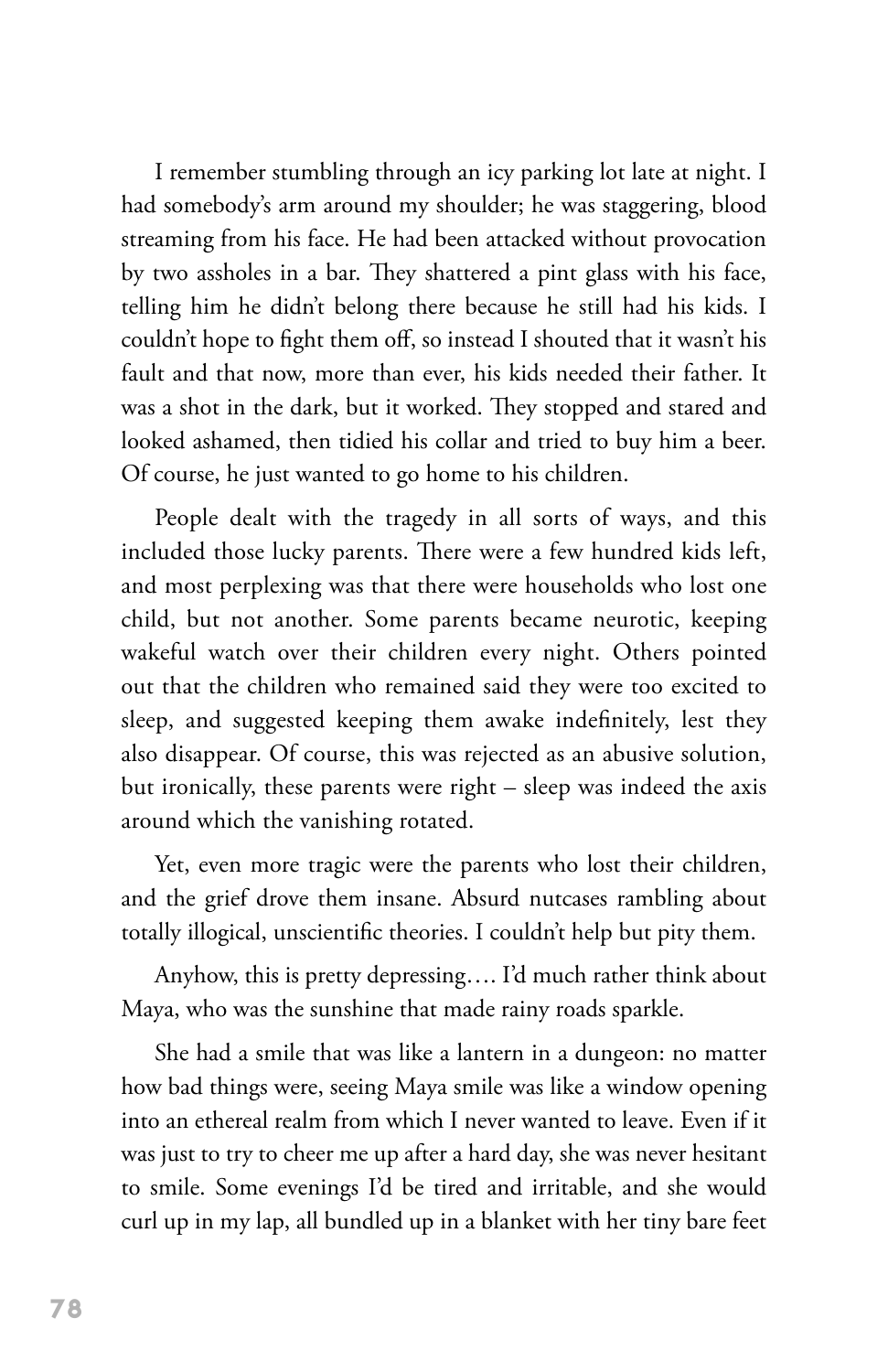poking out, and she would simply talk about whatever thoughtful things came to her mind, or maybe she would invent stories and jokes on the spot. She was always smiling; she cracked my cold, surly, concrete scowl every time.

She had fine, wispy, golden hair that shone in the sunlight and was always in tangles. She had a tiny nose with perfect symmetry, with angles that seemed soft and sharp at the same time. She constantly mumbled and giggled to herself, in her own little world, and when she laughed hard, it was an effervescent, bright sound, like bubbles rolling over each other, and she would have a fit of hiccups every time. Her blue eyes seemed brightly backlit and were often wide with excitement.

She had a sense of wondrous curiosity about the mechanics of the world, how and why things were the way they were.

"Wow, Daddy, look at this awesome leaf!" she said once, running over to show me a leaf I had seen a million times before. Totally unremarkable.

"What's awesome about it?" I said, and she held it up to the light so that the sun made the chlorophyll glow green, and an amazing network of veins and structural elements would appear.

"Seeee? It's soooo coooool!" She traced each little line carefully with a tiny fingertip.

"You know, if you peel it apart, you can see all of that glistening beneath the surface, without having to hold it up," I said. "Here, like this." And I tried to take the leaf, to show her, but she looked aghast and twisted her body to hold it as far away from me as possible, safe between her palms. Her eyes flickered with alarm, and I couldn't help but apologize for the affront.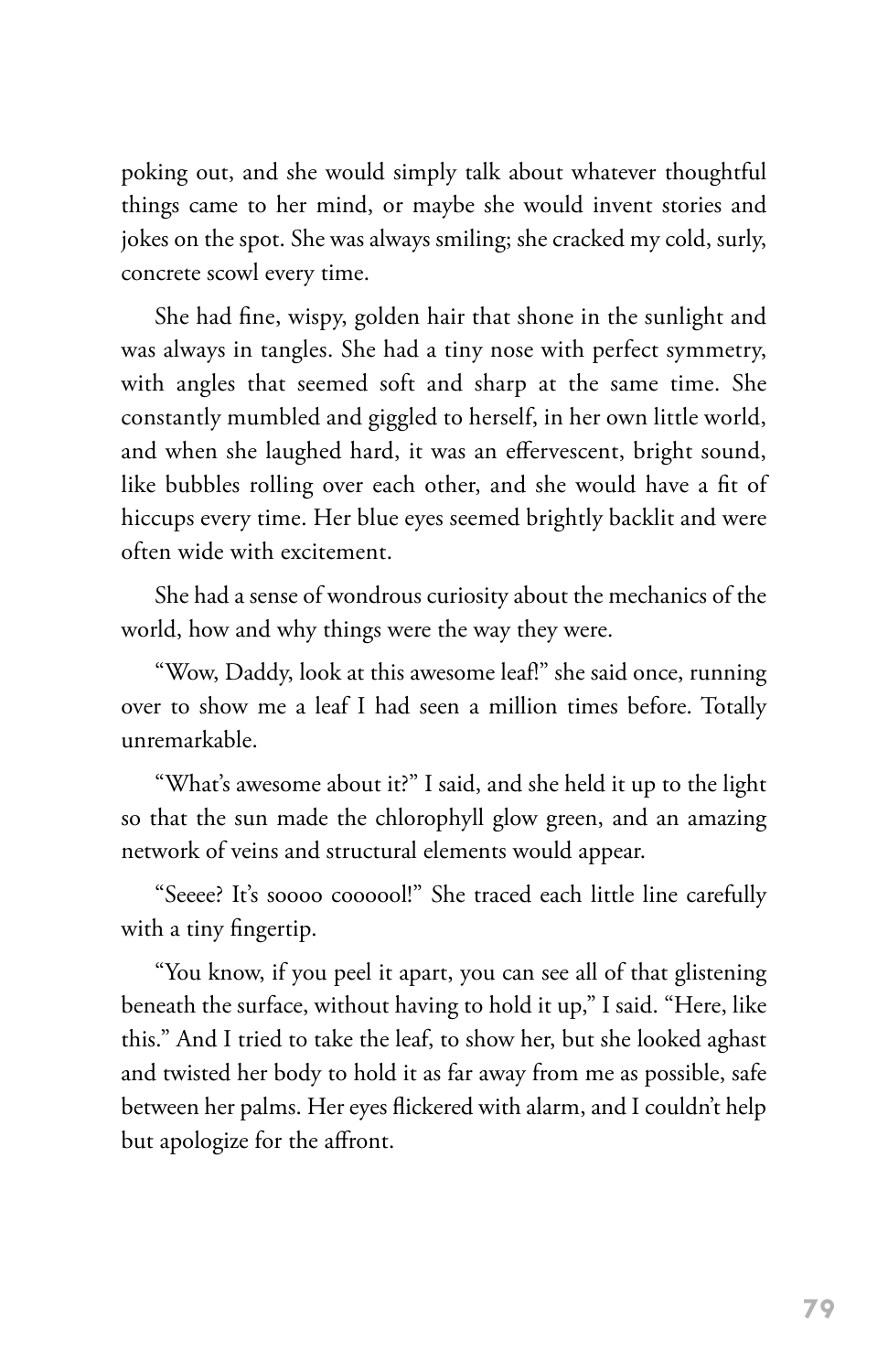Maya loved dreams.

Every morning, at breakfast, she recounted them in great detail. From knights and castles to weird space monsters, Maya had been there. She told me about her adventures as I herded her around the house, getting her ready for school. While I waited outside her bedroom for her to get dressed, she continued regaling me through the door. When I asserted that she momentarily stop orating to brush her teeth, *properly,* I thought her head would explode. Then, as soon as she spat and rinsed, she was back at it again.

Maya *lived* in her dreams.

"Daddy, I found this awesome world!" she exclaimed one day at lunch. "You should come with me 'n' see it!"

I was chopping red peppers for a green salad. "Honey, dreams aren't real. I can't come into your mind," I said, but I felt a growing curiosity.

She frowned. "No, you go to it in *your* dream," she said. Then she beamed at how clear she had made the concept. I pondered a moment.

"So…a dream is like a room with multiple doors?" I said. "You go into it in *your* dream, and I go into it in mine; then we're both in the same dream? And it's totally real?"

"Uh-huh!" She bounced up and down and wiggled her hips; we had just shared a moment of intellectual solidarity.

I murmured and lapsed into thought.

"So will ya come?" she prodded me.

"I'll try, honey," I said, and I was actually serious.

As I was tucking her into bed, she described the dream she was going to have, and how I should go about having it, too, as if she were giving me directions somewhere. She spoke of a playground, and cherry blossoms. As I fell asleep, I concentrated on this vision. I held it in my mind until it fractured, and I sank into oblivion.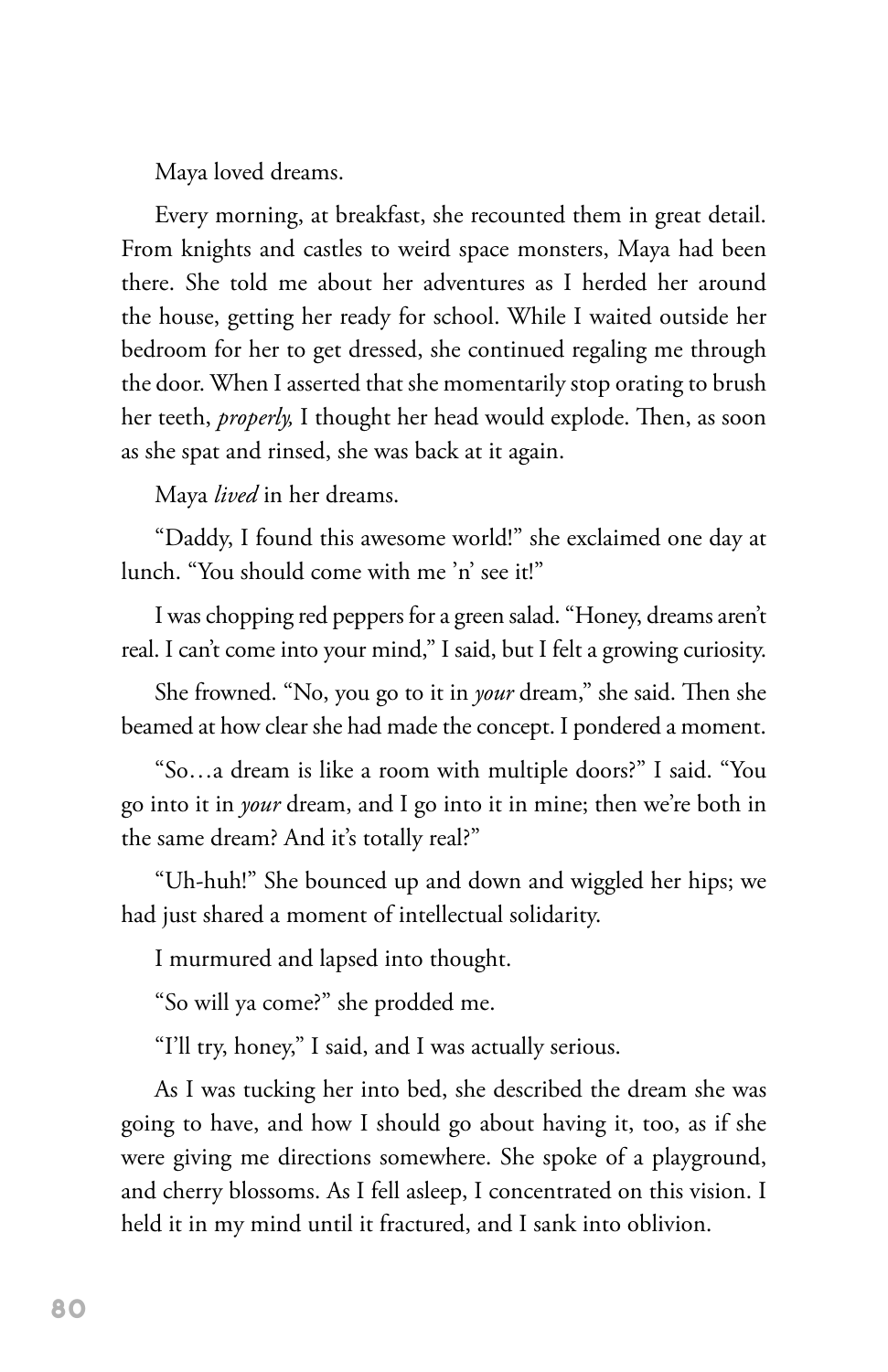"You didn't come," said Maya the next morning, her voice heavy with disappointment. I assured her that I really *did* try, and it didn't even occur to me to ask how she knew I hadn't been there. I wouldn't even think of it until a couple years after she disappeared.

It was around that time I learned about the rogue planet.



"Get this," said Daniel, one of my fellow researchers, about a year ago. "That Christmas Eve, a massive planet passed close to the earth."

"Which one?" I said. My understanding of our planetary orbitals did not suggest this was possible.

"They didn't specify, but it wasn't from here; it blasted right through our solar system. It was big enough that the sun couldn't even capture it."

"That same night," I said slowly.

He nodded. "The next morning, did you get the feeling that something just *wasn't right?"*

I couldn't even respond, but the look on my face must have said a lot, because Daniel winced.

He never had kids.

"Sorry, dude," he said, flushing a little. "I mean, other than that."

"I did get that feeling, yes," I said slowly, staring into myself, trying to see past all the wreckage to that one moment when my life was just on the apex of obliteration.

"A planet that big has gotta have a major gravitational pull of its own, a *huge* electromagnetic signature. I wonder if those two events are causally related," said Daniel. "Especially since the Vanishing only happened on one side of the planet."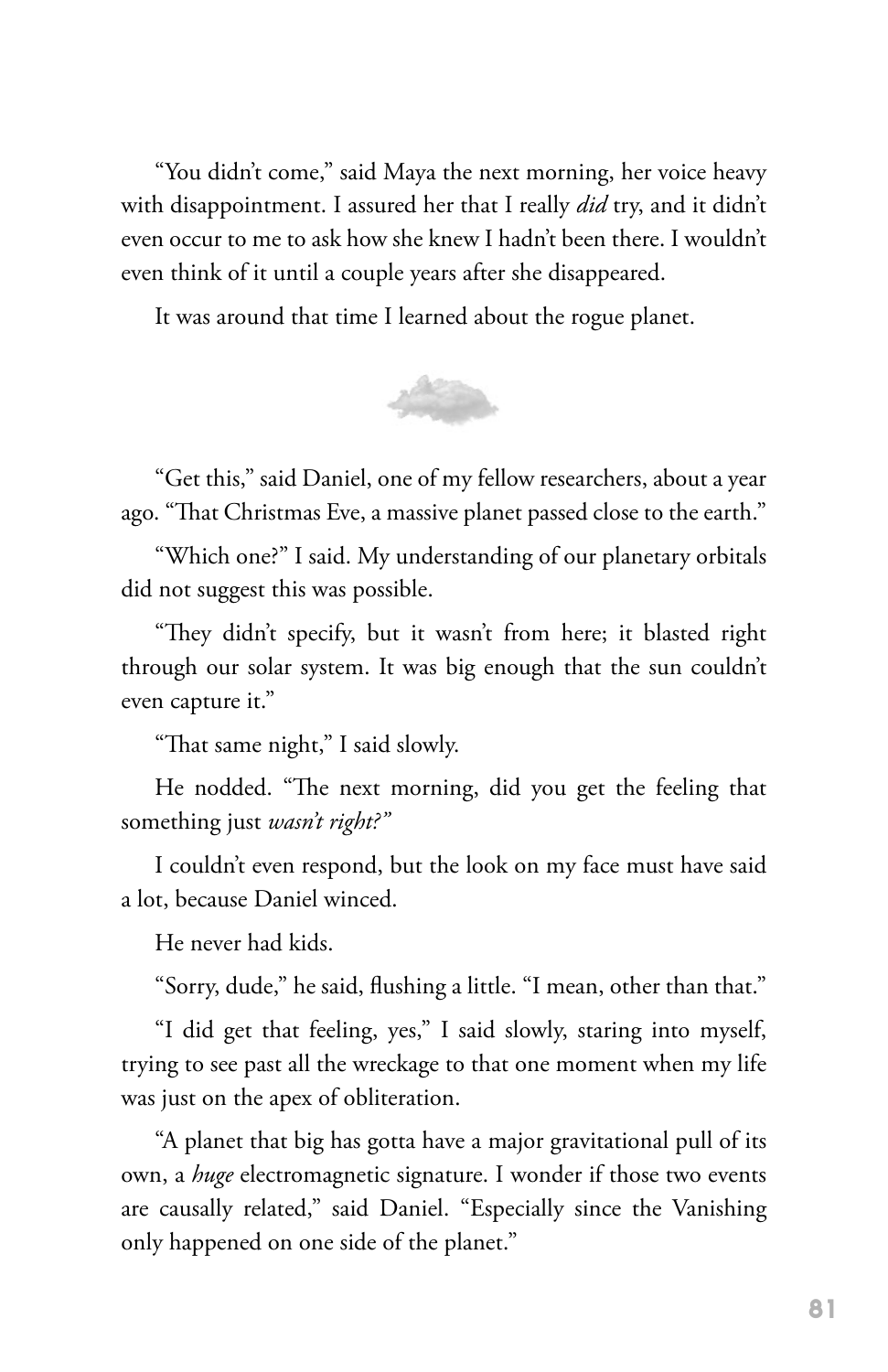An MRI machine works by aligning the protons of hydrogen atoms within our body to a specific orientation and polarity, using huge magnets. It manipulates the magnetic resonance of our tissue.

I was thinking about this on the way home that day when I absentmindedly fumbled the gearshift, nearly throwing it into reverse while advancing. Fortunately, it didn't shift; it just ground horribly.

Our brains are susceptible to magnetic frequencies, and therefore, being inseparable, so are our conscious minds. I read a paper from a theoretical physicist who stated that alternate realities are nothing more than successive bands of electromagnetic resonances in incremental frequencies. If an object can be induced to align to the resonance of another dimension, it will shift over instantaneously, like a smooth gear change. If the resonances are dissonant, it won't happen. It'll grind.



"So tell me something," Daniel said a few months later as we were working to modify an old MRI machine. "If it's true that the planet produced a massive magnetic resonance shift, why didn't all the adults get flipped, too?"

"Because children *believe* that dreams are real, and this already changes their physiology; they undergo a resonance shift on their own," I replied. "The planet simply boosted it to the next band."

Daniel simply shrugged. He stared off into the distance for several minutes before speaking.

"You know, nobody understands what you're doin' here, man," he said. *"I* don't even get it. The best I can grasp is that you theorize our children have been transported to an alternate dimension by an 'electromagnetic resonance shift,' and you're modding this machine to try to bring 'em back. To reunite all of these bereft parents with their children. That's the whole reason we've been doin'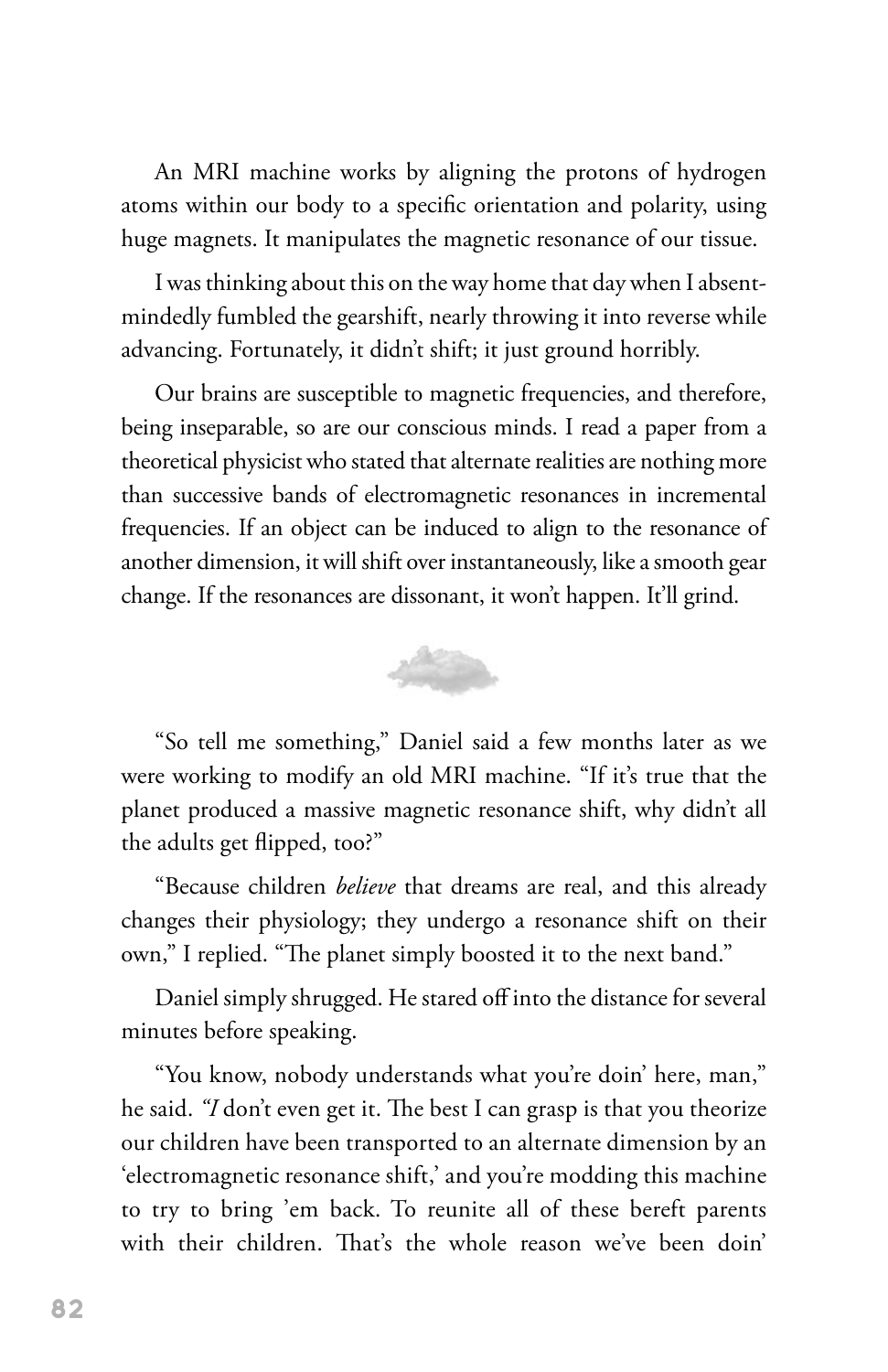this, right?" Daniel's eyes pleaded with me for some semblance of comprehension and cohesion.

I stood up and walked over to the coffee machine. The coffee was cold, but I poured it anyway.

"No," I said. "To bring them back, we would need to alter the children's resonances in those other dimensions, and we don't have the capacity for that. Going there is our only option. We must *join* them."

Daniel stared at me for a very long moment. Then slowly, unblinking: "You're… expecting everybody who lost their children… to just flash themselves into some unknown dimension and *never return?!"* His jaw hung open, his eyes wide.

"Daniel," I said, sipping my cold black coffee, "I don't give a damn what *everybody* does. I'm doing this for me."

For the first time since I've known him, Daniel turned pale. We worked in relative silence for the next few months. I lost a friend that day, but I didn't care. Of course he wouldn't understand. He never had kids. He was also expendable. His validation was not required.

I had a goal. Maya and I were going to be together again, or I'd die trying.

*Fog obscures the ground, low clouds, like steam rising from a city sewer at night, drifting high and white into the sky. It's snowing, but the snow is floating upwards, rising into the white void, and they're actually cherry blossoms, soft and velvety, and I can fly, too. I go up, and up, and up, following the cherry blossom snow. Upside down, in the sky, an orchard approaches. The trees are blooming pink; the ground is covered*  in it; I alight and sink to my shins in the stuff. I wade through the *fragrant snow, and a wind picks it up in a swirling storm that obscures my vision completely, but I keep walking, and it settles down. Far in front of me I see a children's playground. It's empty, except for one lone*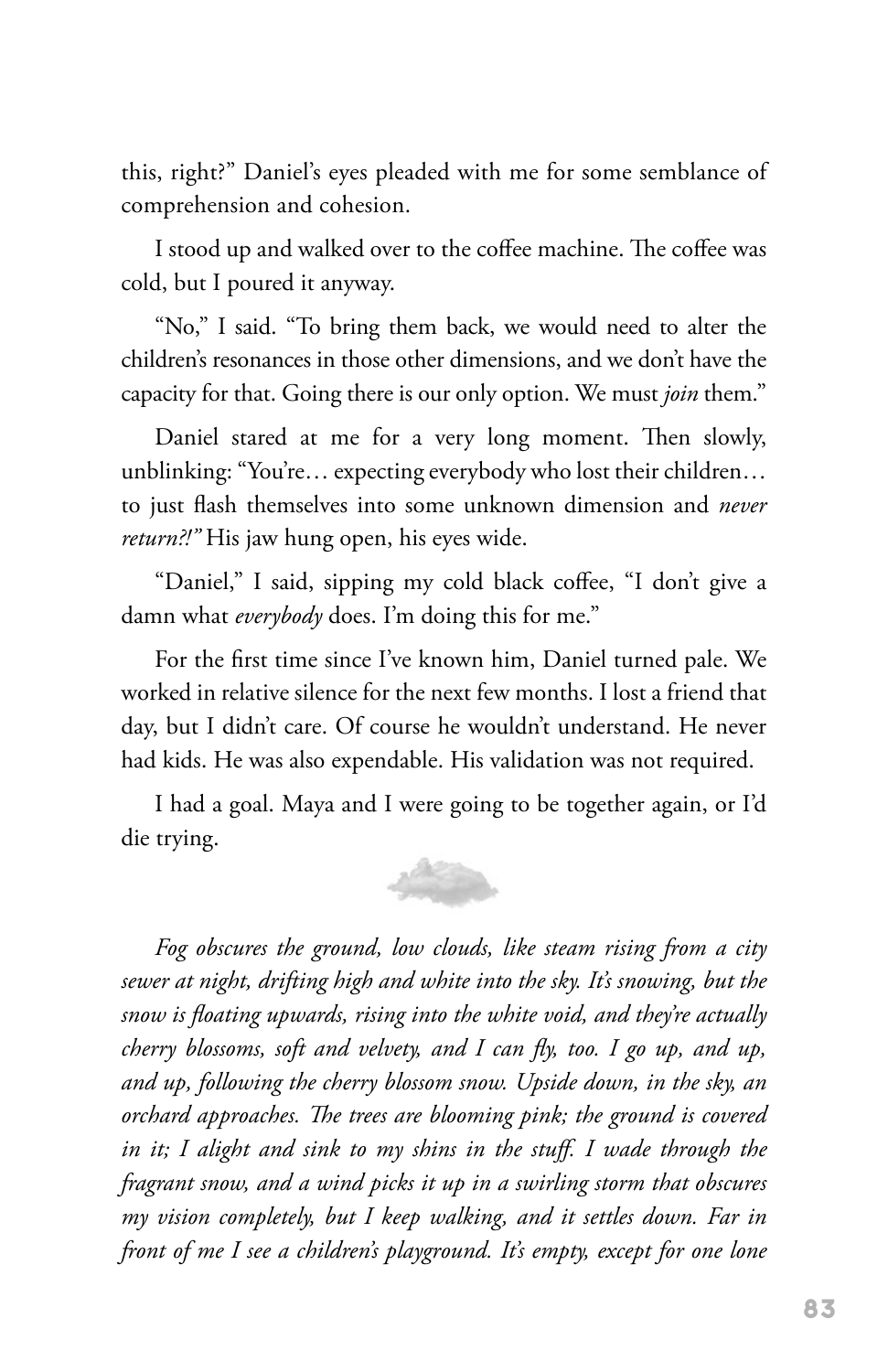*figure spinning and dancing around the structures. I quicken my pace, and now I'm here, but I stop right at the edge. I can't go any further.*

*You turn and you see me, and your eyes light up. You run to me; your feet are bare; you're wearing your favourite green dress; your shimmering blonde hair is totally tangled. You look just as I remember you, and you glow like an angel. As I did, you stop right at the border between the orchard and the playground. You're out of breath; your cheeks are cherry red.*

*"You came!" you shout. "You finally came!"*

*I can only nod wordlessly, my breath catching in my throat in a suppressed sob. There's a palpable pain in my chest. I take a deep shuddering breath. "But I can't stay. I'm not close enough yet."*

*"What'ja mean?" you say, crestfallen. You reach up to me, and I automatically hold my arms out for your embrace. But we cannot come together, and when we try, the storm kicks up again, swirls around us, and I know you're about to fade into it, so I step back, and the blossoms fall.*

*You look so small, standing there, with your arms held out, and when I step away, your soft, gentle features crumple into tears.*

*"Why'ja wait so long?" you say. "Why can't'ja stay?" My own cheeks are hot and damp, too.*

*"Baby, I'll be back as soon as I can." I turn and run into the snowy void. I don't dare look back.*



"Danny," I gasp, emerging from the depths of the machine. "Dial it up twenty Ohms. We're almost there!" Daniel silently makes the adjustment to the modified MRI machine.

"And what happens then?" he says. "You just gonna flip or something? And *then* what? You'll be stuck in some unimaginable alternate reality forever?"